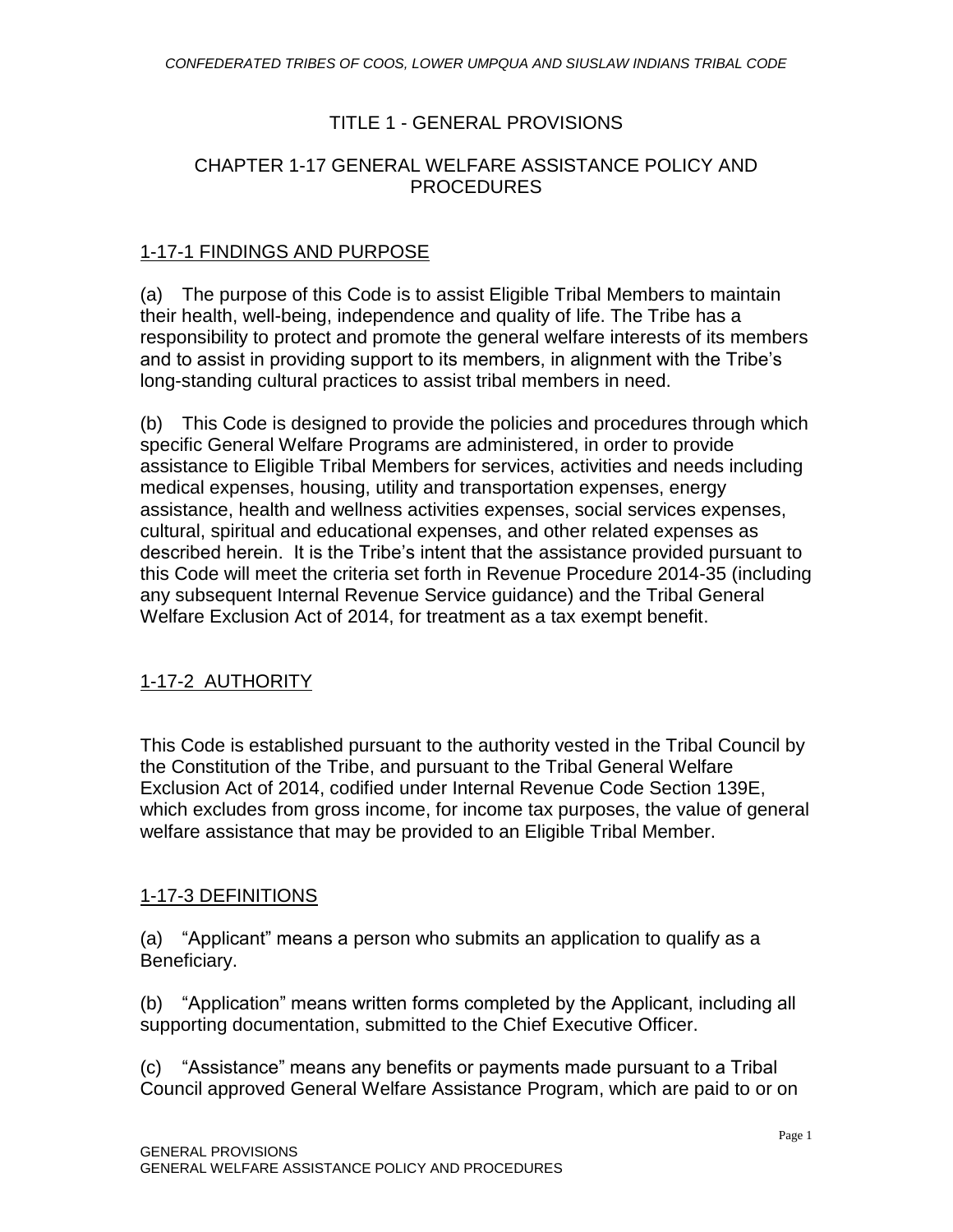behalf of a Beneficiary, and which shall be treated as a loan to the Beneficiary in the event of forfeiture, fraud or a determination of non-use per the program's requirements.

(d) "Beneficiary" means a person who is eligible to receive Assistance pursuant to a Tribal Council approved General Welfare Assistance Program.

(e) "Chief Executive Officer" means the Chief Executive Officer appointed by the Tribal Council to execute administrative functions on behalf of the Tribal Government.

(f) "Code" means this General Welfare Assistance Policies and Procedures Code.

(g) "Dependent" means a child or individual who is legally dependent for the fiscal year, within the meaning of Internal Revenue Code §152.

(h) "Educational Costs" means costs associated with preschool, primary, secondary and post-secondary educational programs and related expenses such as: rooms and board, transportation costs, tuition, books, computers, software, supplies and equipment, uniforms and other items reasonably necessary for completion of the course work or participation in the program.

(i) "Eligible Cost Documentation" means documentation that substantiates the expenditure of Program funds to a Third Party for purposes of direct payment or reimbursement pursuant to Section 1-17-8.

(j) "Eligible Tribal Member" means an Eligible Tribal Member as defined by a Tribal Council approved Program.

(k) "Essential Services to the Public" means medical facilities, pharmacies, public library, post office, and grocery stores.

(l) "Fiscal Year" means the calendar year commencing January 1st and ending December 31st each year.

(m) "Health and Wellness" means nutritional support and counseling (nutritionists) related to weight loss, diabetes prevention, heart disease and other health risks, including for families; fitness training including facility membership fees and coaching fees, including for families; therapeutic massage, wellness programs and counseling for diabetes, heart disease and other health risks, including for families; substance abuse programs and counseling, including for families; mental health programs and counseling, including for families.

(n) "Housing" means the cost for a Principal Residence up to the amounts that must be paid each month for rent or mortgage payments, including principal,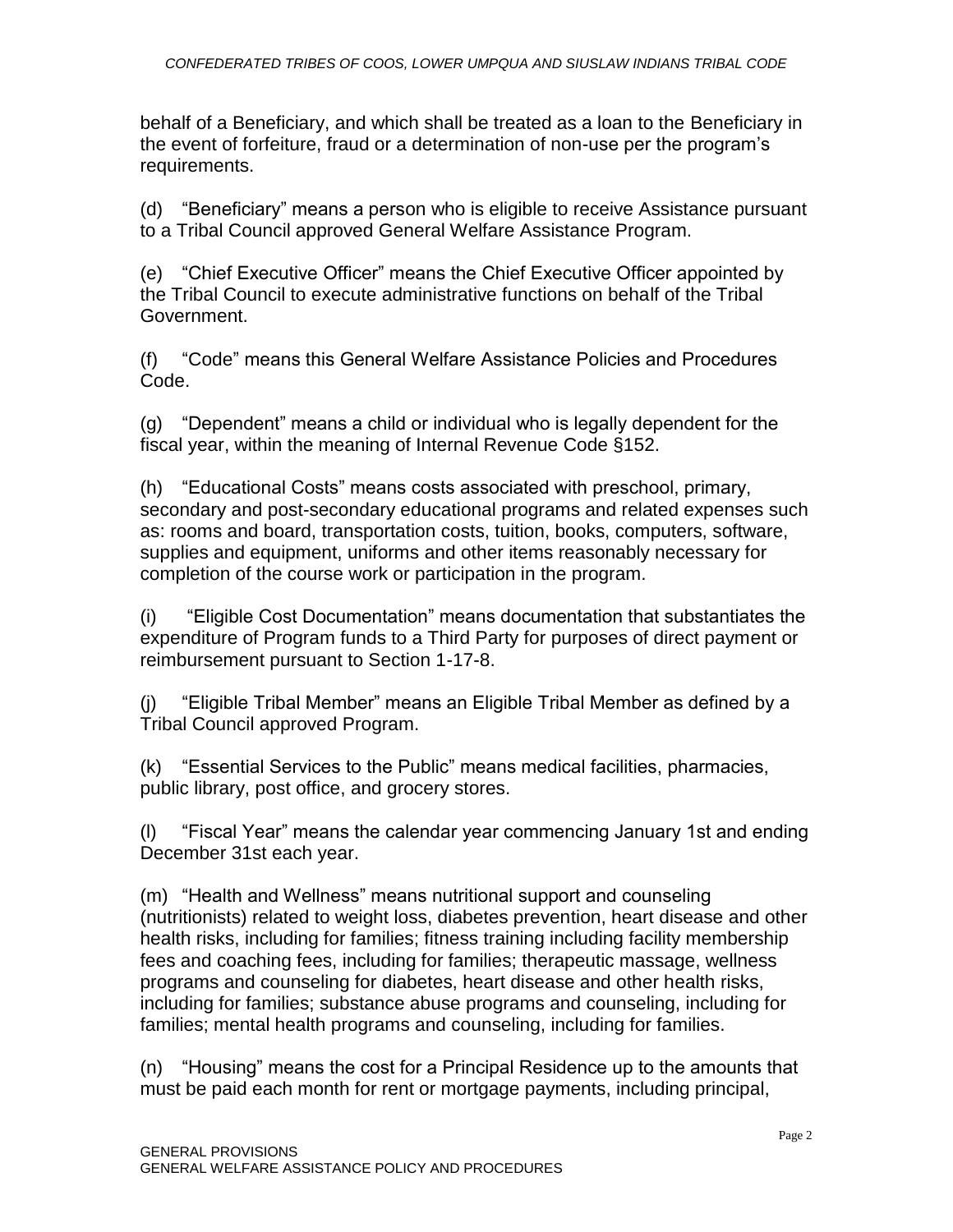property taxes, private mortgage insurance and/or hazard insurance, and homeowner's association dues, capped at thirty percent (30%) of the Beneficiary's annual income.

(o) "Incapacitated Member" means any Beneficiary who has been declared legally incompetent by any tribal, state or federal court with the legal authority to do so.

(p) "In-Home Services" means assistance provided by a family member or licensed, third-party care provider that includes, but is not limited to, preparation of meals, housekeeping, shopping, assistance with personal care, assistance with bookkeeping and bill paying, and handyman services.

(q) "Non-Covered Medical" includes assistance for medical expenses and needs that are not otherwise covered by insurance or covered through other tribal, state or federal benefits, including but not limited to, in-home professional care from nurses, therapists or licensed care givers; extended nursing home stays; day care; hospice care; vision care; dental care; durable medical equipment; non-prescription drugs; transportation, meals and lodging for medical care away from home; and insurance co- pays and deductibles.

(r) "Pay" means payment directly to a third-party service provider or reimbursement in whole or in part to the Beneficiary.

(s) "Principal Residence" means a primary residence which is occupied by the Beneficiary for more than a majority of the time during a fiscal year, and is used exclusively as his/her principal residence. Principal residence may also be determined based also on the location of the Beneficiary's spouse and children, the Beneficiary's driver's license, the address used for federal and state income tax purposes, where the Beneficiary is registered to vote, and other legal indicia of residency. The residence may be real estate property in which the Beneficiary has right, title or interest held by fee simple, by leasehold, by tenancy in common, by tenancy in entirety, by joint tenancy, by fractional interest, or other certified legal right of use and occupancy. Qualifying residences include but are not limited to, a single family home, apartment, condominium, townhome, or other cooperative or fractional-ownership unit. "Housing" and "residence" shall have the same meaning as Principal Residence.

(t) "Program" means a General Welfare Assistance Program enacted by the Tribal Council.

(u) "Reservation" means all land within the exterior boundaries of the CTCLUSI Reservation, and all lands that may be added from time to time to the CTCLUSI Reservation after the date of enactment of this Policy.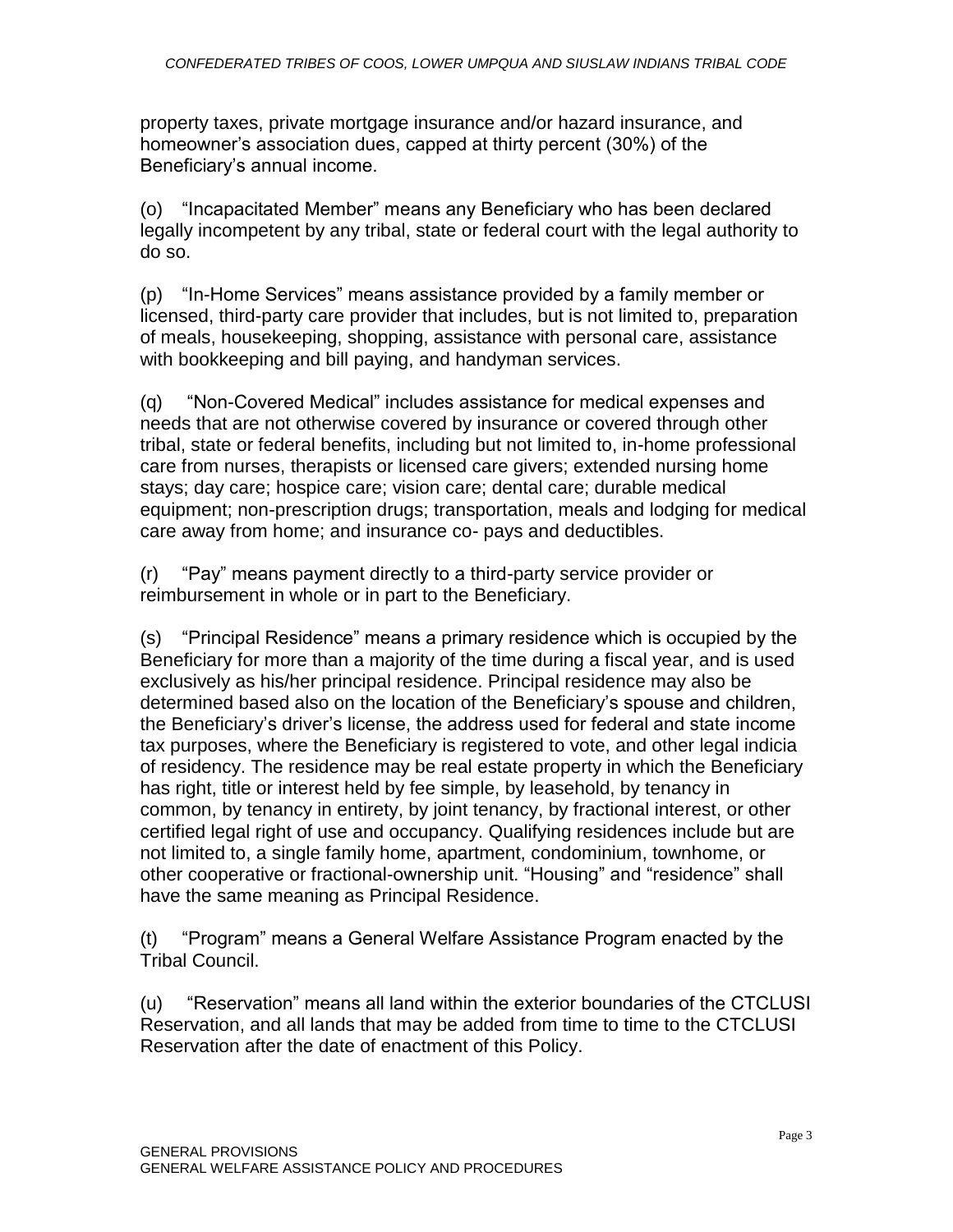(v) "Service Area" means a geographic area designated by the Assistant Secretary of Interior where financial assistance and social services Policies are provided, as defined by 25 C.F.R. § 20.100.

(w) "Service Unit Area" means the area designated for purposes of administration of Indian Health Service Policy pursuant to 42 C.F.R. 136.21 (1).

(x) "Shelter Costs" include costs associated exclusively with living in the Beneficiary's Principal Residence, including but not limited to, rent payments, damage or advance deposits on rental property, payments on mortgages secured by the Beneficiary's Principal Residence, payments related to reverse mortgages secured by the Beneficiary's Principal Residence, payments on trailers or mobile homes (including the property upon which they rest) if utilized as the Beneficiary's Principal Residence, utility payments, mortgage insurance and related fees, homeowner's insurance, rental insurance, personal property insurance for property located with and about the Principal Residence, property taxes, condominium and homeowner's association fees, charges for regular maintenance and repair to make the Principal Residence habitable, unexpected or emergency repairs which are not reimbursed by insurance, costs for replacing or repairing essential items of property for maintaining a habitable home, and other costs which may be allowed as determined by the CEO on a case by case basis.

(y) "Third Party" means the contractor, vendor, service or care provider in a contractual relationship with a Beneficiary.

(z) "Tribe" means the Confederated Tribes of Coos, Lower Umpqua and Siuslaw Indians.

(aa) "Tribal Council" means the Tribal Council for the Tribe.

(bb) "Transportation" means transport by bus, taxi, shuttle, hired car, rental car, substantiated mileage use of a private automobile, and other forms of public transportation.

(cc) "Tribal Member" means an enrolled member of the Tribe.

### 1-17-4 TRIBAL COUNCIL ESTABLISMENT OF PROGRAMS, PROGRAM REQUIREMENTS

(a) Tribal Council is authorized to establish written General Welfare Assistance Programs from time to time, depending on availability of funds and other considerations.

(1) Each Program shall set forth: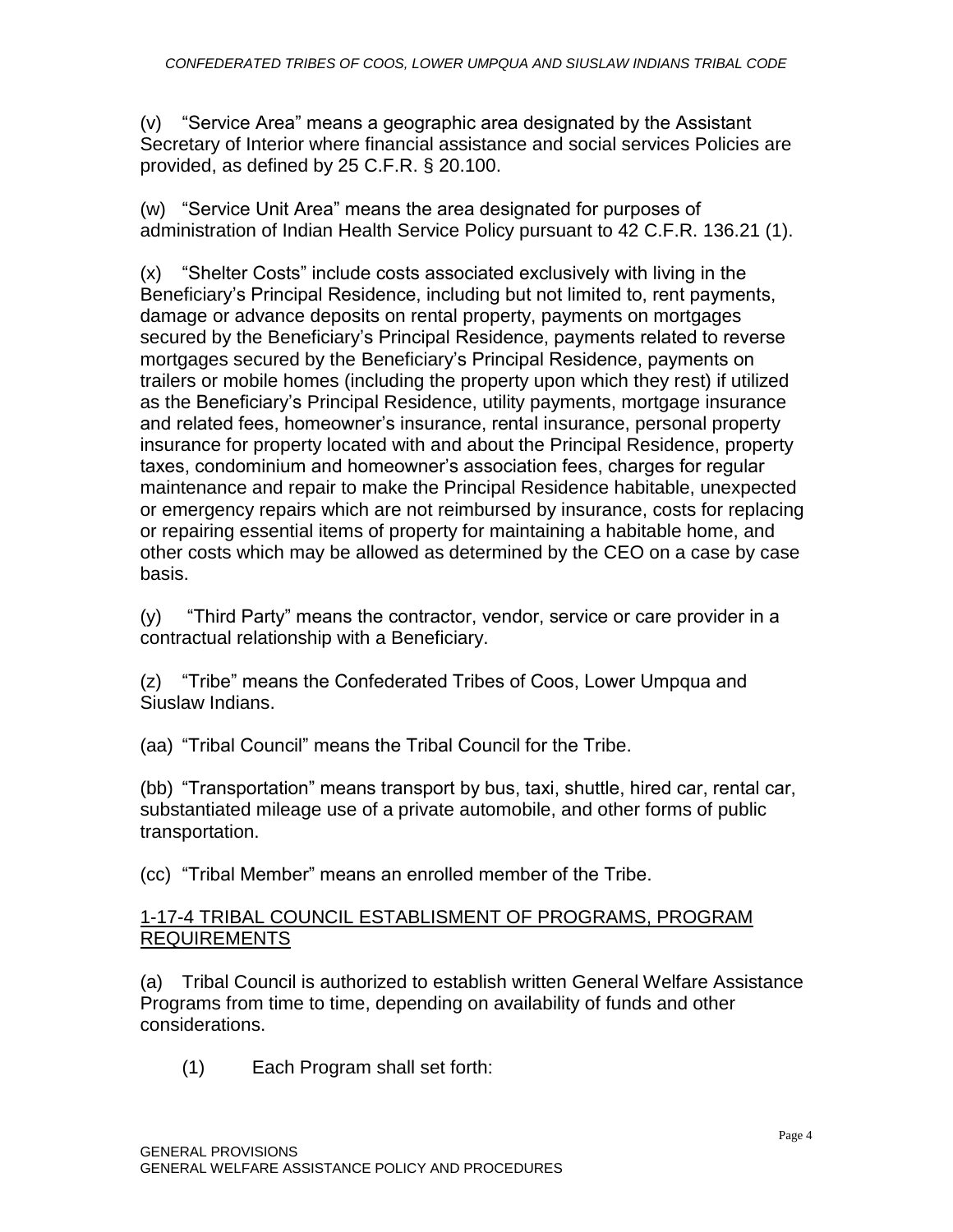- (A) Eligibility requirements;
- (B) Authorized assistance/costs, and;
- (C) The amount of Assistance or services to be provided.
- (2) Each Program shall:
	- (A) Not discriminate in favor of members of the Tribal Council;
	- (B) Be available to any Beneficiary who meets the program eligibility requirements;
	- (C) Promote the general welfare;
	- (D) Not be lavish or extravagant under the circumstances, and;
	- (E) Not be compensation for services.

1-17-5 through 1-17-9 Reserved for expansion

#### 1-17-10 ASSISTANCE LIMITS

(a) All Assistance provided pursuant to this Code is subject to the availability of funds, and are not guaranteed payments. Assistance is provided on the basis of need and shall not be treated as a resource of the Beneficiary for any purpose.

(b) Assistance under a Program will be distributed only upon approval of an Application from an Applicant.

(c) Limitation on Liability. Any agreement or contract for work performed in connection with this Policy is solely between the Beneficiary and a Third Party. The Tribe shall not be liable for any loss or damages whatsoever resulting from services performed in connection with assistance provided to a Beneficiary under this Code, and no legal relationship shall be created between the Tribe and a Third Party on behalf of a Beneficiary, satisfaction of any monetary duty or obligation to a Third Party shall be owed and remain at all times with the Beneficiary.

### 1-17-11 ELIGIBLE PROGRAM ASSISTANCE

Assistance is limited to costs actually incurred by the Beneficiary for the types of assistance authorized in each Program. Typical examples of authorized assistance include: Transportation Assistance; Non-Covered Medical Assistance; In-Home Services; Shelter Costs, and; Educational Costs.

### 1-17-12 APPLICATION PROCESS

(a) Applicant Responsibility.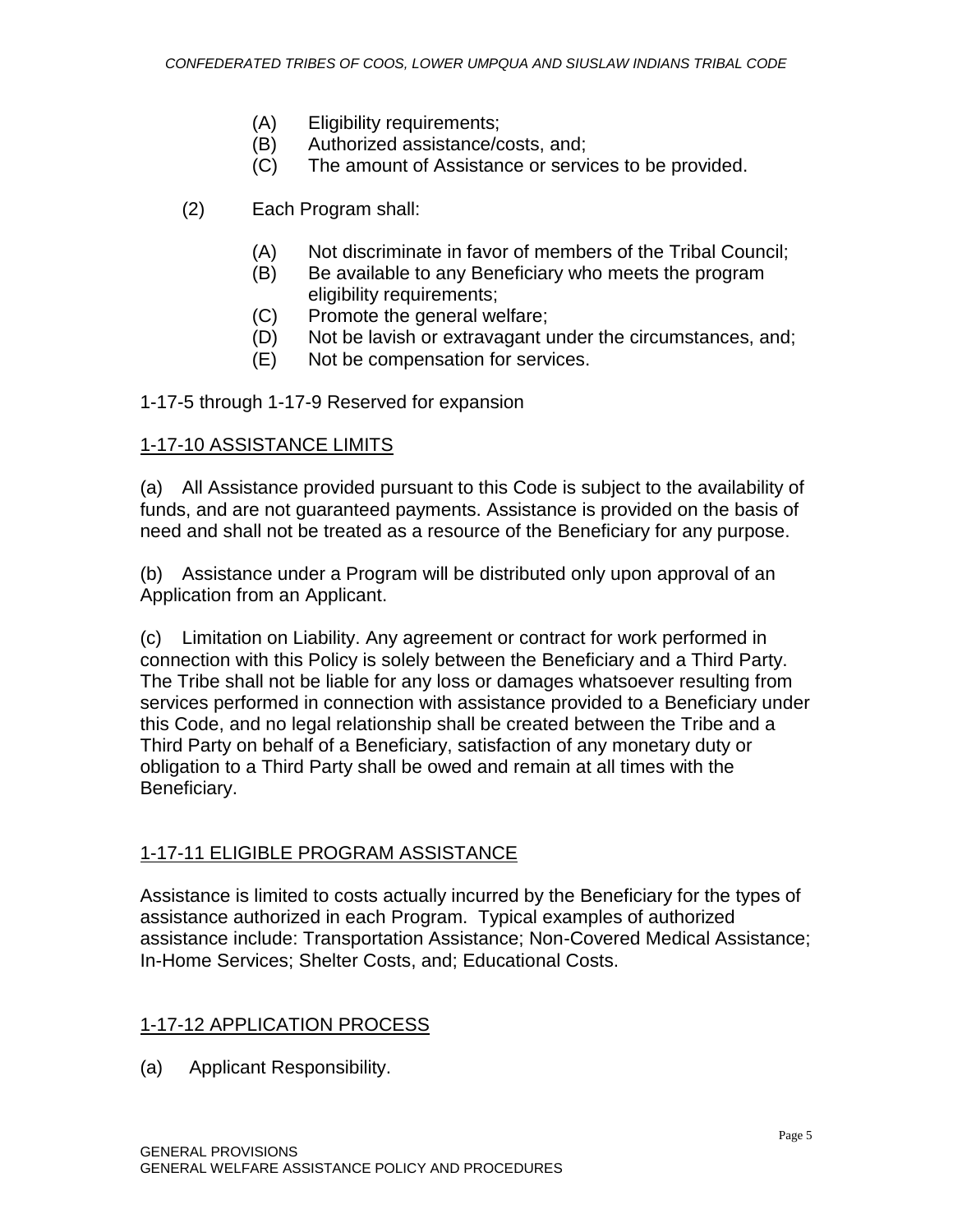- (1) Application Requirement. If required by a Program, an Applicant must submit a written Application in accordance with the requirements established by each Program. All Applications must be signed and dated by the Applicant. Completed Applications will be accepted in person, by mail, or facsimile. Authenticated digital signatures are allowable.
- (2) Eligible Cost Documentation. If permitted by the applicable Program, for requests for reimbursement or direct payment to a Third Party, the Applicant must submit receipts, contracts, invoices, bills or other documentation which substantiates the actual expense incurred by the Applicant, or payment due from the Applicant to a Third Party.
- (3) Voluntary Release of Information. If required by the Tribal Council, the Applicant must complete all forms to permit release of information from a Third Party as may be necessary, including HIPAA-related releases.
- (4) Chief Executive Officer Requests. If required by the Tribal Council, the Applicant shall timely submit any other documents or information deemed necessary by the Chief Executive Officer.
- (b) Chief Executive Officer Responsibility.
	- (1) Eligibility Determination. The Chief Executive Officer shall confirm the eligibility of each Beneficiary who receives assistance under this Code through enrollment records or other pertinent records of the Tribe as stated in each approved Program. If an Application is required pursuant to Subsection 1-17-12(a)(1), of this Code, the Chief Executive Officer shall notify the Applicant of his/her determination of ineligibility for Assistance, in writing, within five (5) business days of the determination.

### 1-17-13 DOCUMENTATION

a) The CEO shall verify eligibility for Assistance made to Beneficiaries pursuant to Programs and maintain Eligible Cost Documentation to substantiate distributions made under each Program.

(b) The CEO shall confirm the eligibility for each Beneficiary who receives Assistance pursuant to Programs through enrollment records or other pertinent records of the Tribe.

(c) For purposes of periodically testing the propriety of Assistance provided under Programs, the CEO shall conduct due diligence research into the average annual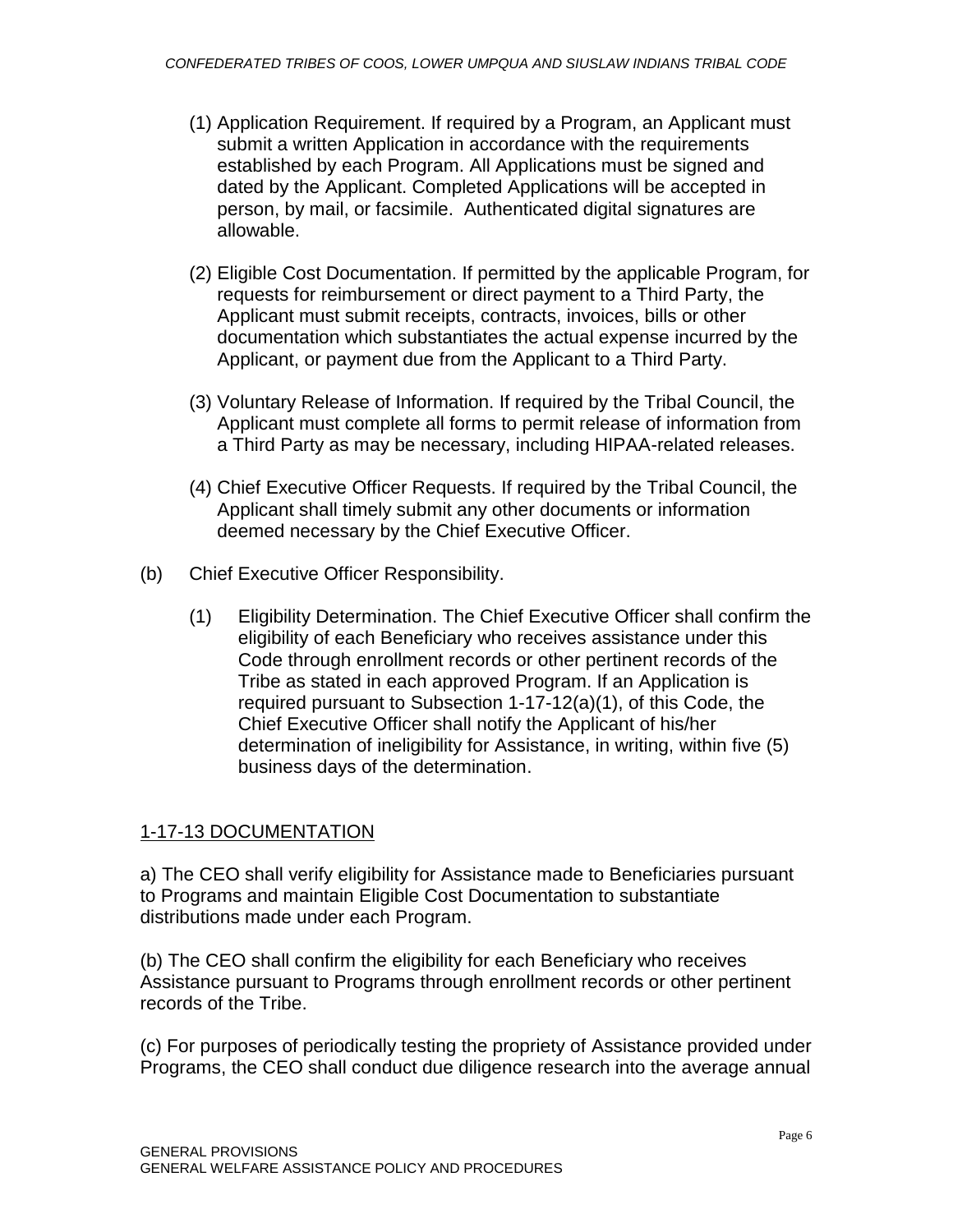costs, supported by public, reliable data, which a Beneficiary may expect to incur for the types of eligible Assistance costs.

### 1-17-14 FUNDS DISBURSMENT PROCESS

(a) Subject to Section 1-17-10, a Beneficiary is eligible to receive up to the maximum assistance limit as determined by the applicable Program.

(b) Payment in the form of a negotiable check or electronic funds transfer will be disbursed to or on behalf of the Beneficiary as determined by the applicable Program.

(c) Payment Directly to a Third Party. If permitted by the applicable Program, upon the request of the Beneficiary, the Tribe may make payment directly to a Third Party on behalf of a Beneficiary. A Beneficiary must present the Eligible Cost Documentation to the Chief Executive Officer fourteen (14) days before the due date of payment to the Third Party.

(d) Reimbursement to Beneficiary for Payments to a Third Party. If permitted by the applicable Program, upon the request of the Beneficiary, the Tribe may reimburse the Beneficiary for eligible costs. A Beneficiary must present the Eligible Cost Documentation to the Chief Executive Officer fourteen (14) days before the due date of payment to the Beneficiary.

## 1-17-15 GENERAL ADMINSTRATIVE PROCEDURES

(a) Record Maintenance. The Chief Executive Officer shall maintain the following files:

(1) For each Beneficiary, documentation establishing eligibility, including all information and documentation supplied in connection with his or her Application and Eligible Cost Documentation, if required, and all proof of disbursement of Policy funds.

(2) For each Beneficiary determined to be ineligible, including all information provided by the Applicant and documentation of the decision making process to disapprove eligibility.

(3) For Applications which are incomplete and pending determination of eligibility. Applicants submitting incomplete Applications will be notified in writing and given an opportunity to submit the missing information within a reasonable period of time.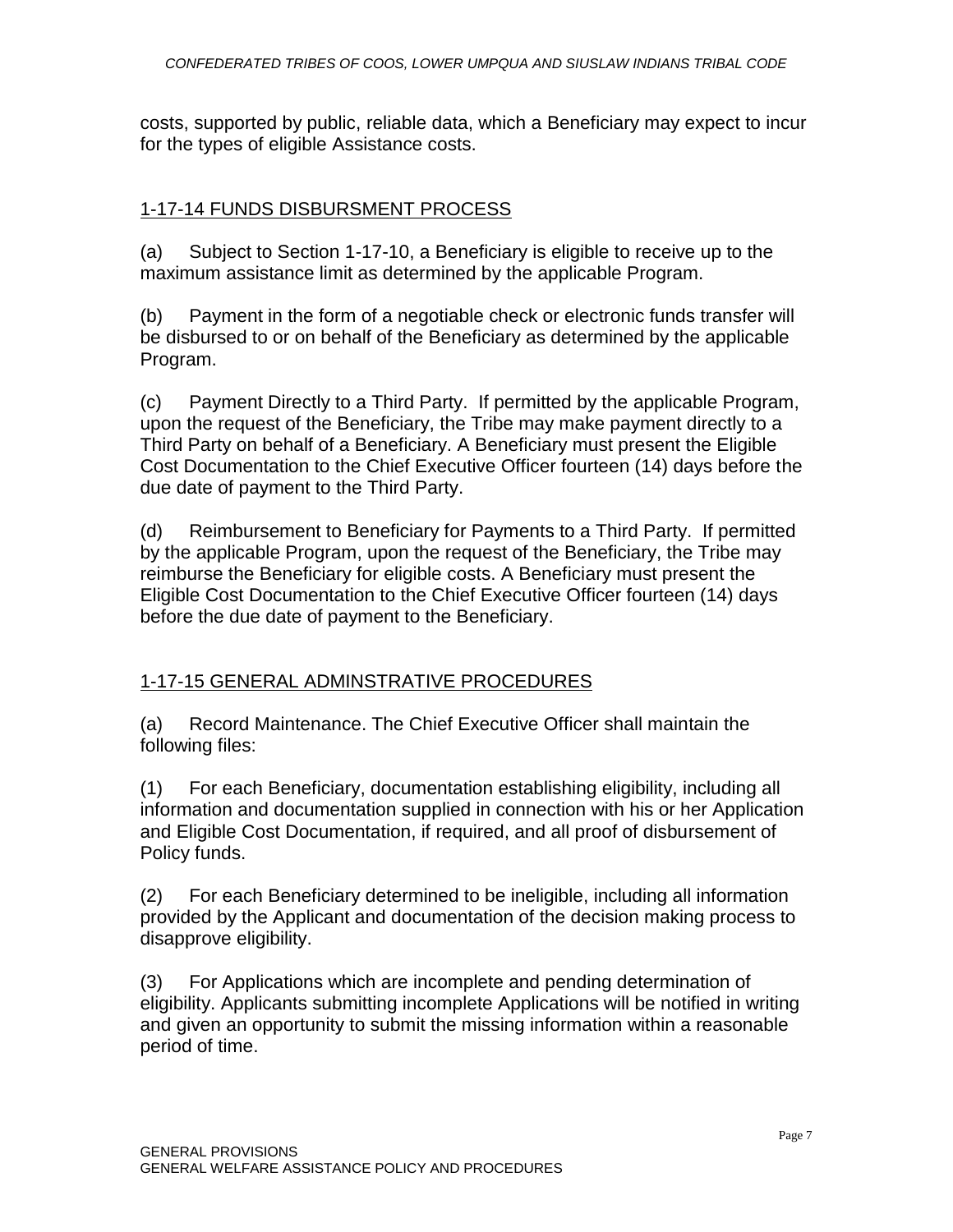(4) An annual ledger recording each and every form of General Welfare Program assistance provided to a Beneficiary during the applicable Fiscal Year. All ledgers shall be retained for a period of no less than seven (7) years.

(5) For each General Welfare Program, record of all due diligence research conducted to support the assistance limit, including but not limited to surveys, cost samplings and other research.

(b) Audit. Beneficiaries are required to use General Welfare Program assistance exclusively for the purposes stated in each applicable Program. If the Tribe becomes aware that Assistance payments are used or pledged for a purpose inconsistent with the purposes set forth in the applicable Program or the Beneficiary's Application, the Chief Executive Officer shall require the immediate repayment of the Assistance payment.

(c) Appeal Procedure. Should the Chief Executive Officer disapprove any Application or demands repayment of an Assistance payment, the Applicant or Beneficiary may appeal the decision by filing a written notice with the Tribal Council within fourteen (14) working days following the certified mailing of notice of disapproval or demand for repayment. The Applicant or Beneficiary shall be entitled to be present at a meeting of the Tribal Council and shall have the right to present oral or written communication with regard to the reconsideration. The decision of the Tribal Council shall be final.

1-17-16 through 1-17-18 Reserved for expansion

## 1-17-19 SEVERABILITY

If any provision of this Code, or the application thereof to any person or circumstance, shall be held unconstitutional or invalid, only the invalid provision shall be severed and the remaining provision and language of this Code shall remain in full force and effect.

### 1-17-20 NO WAIVER OF SOVEREIGN IMMUNITY

All inherent sovereign rights of the Tribe as a federally recognized Indian tribe with respect to provisions authorized in this Code and are hereby expressly reserved, including sovereign immunity from unconsented suit. Nothing in this Code or Programs established thereunder shall be deemed or construed to be a waiver of the Tribe's sovereign immunity from unconsented suit.

### 1-17-21 AMENDMENT

This Chapter of the Code may be amend utilizing the process set forth in CLUSITC 1-7-2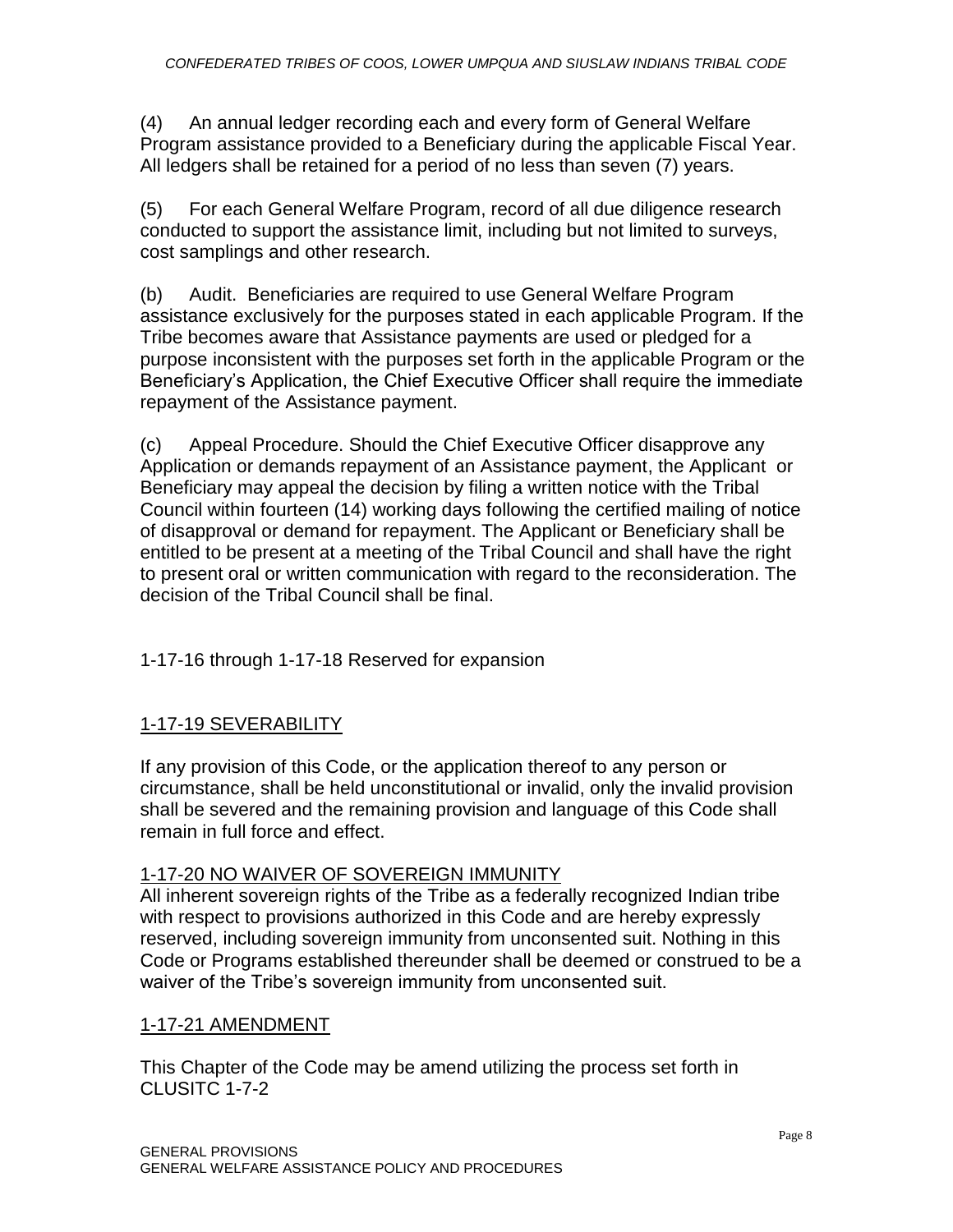# APPENDIX A

# LEGISLATIVE HISTORY AND EDITORIAL CHANGES